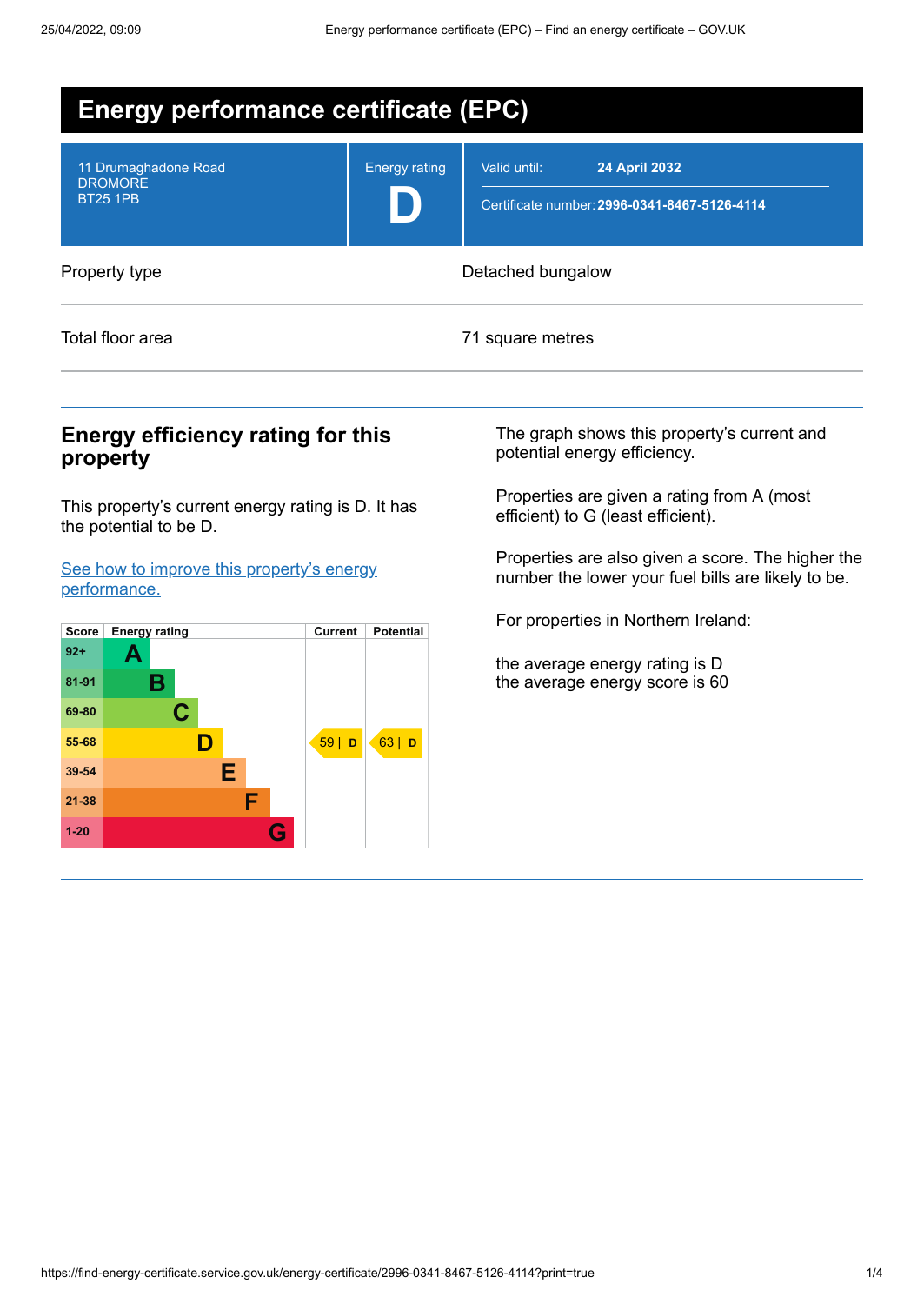# **Breakdown of property's energy performance**

This section shows the energy performance for features of this property. The assessment does not consider the condition of a feature and how well it is working.

Each feature is assessed as one of the following:

- very good (most efficient)
- good
- average
- poor
- very poor (least efficient)

When the description says "assumed", it means that the feature could not be inspected and an assumption has been made based on the property's age and type.

| <b>Feature</b>       | <b>Description</b>                          | Rating  |
|----------------------|---------------------------------------------|---------|
| Wall                 | Cavity wall, as built, insulated (assumed)  | Good    |
| Roof                 | Pitched, 200 mm loft insulation             | Good    |
| Window               | Fully double glazed                         | Good    |
| Main heating         | Boiler and radiators, oil                   | Average |
| Main heating control | Programmer and room thermostat              | Average |
| Hot water            | From main system                            | Average |
| Lighting             | Low energy lighting in 50% of fixed outlets | Good    |
| Floor                | Solid, no insulation (assumed)              | N/A     |
| Secondary heating    | None                                        | N/A     |

### **Primary energy use**

The primary energy use for this property per year is 241 kilowatt hours per square metre (kWh/m2).

### **Additional information**

Additional information about this property:

• Dwelling may be exposed to wind-driven rain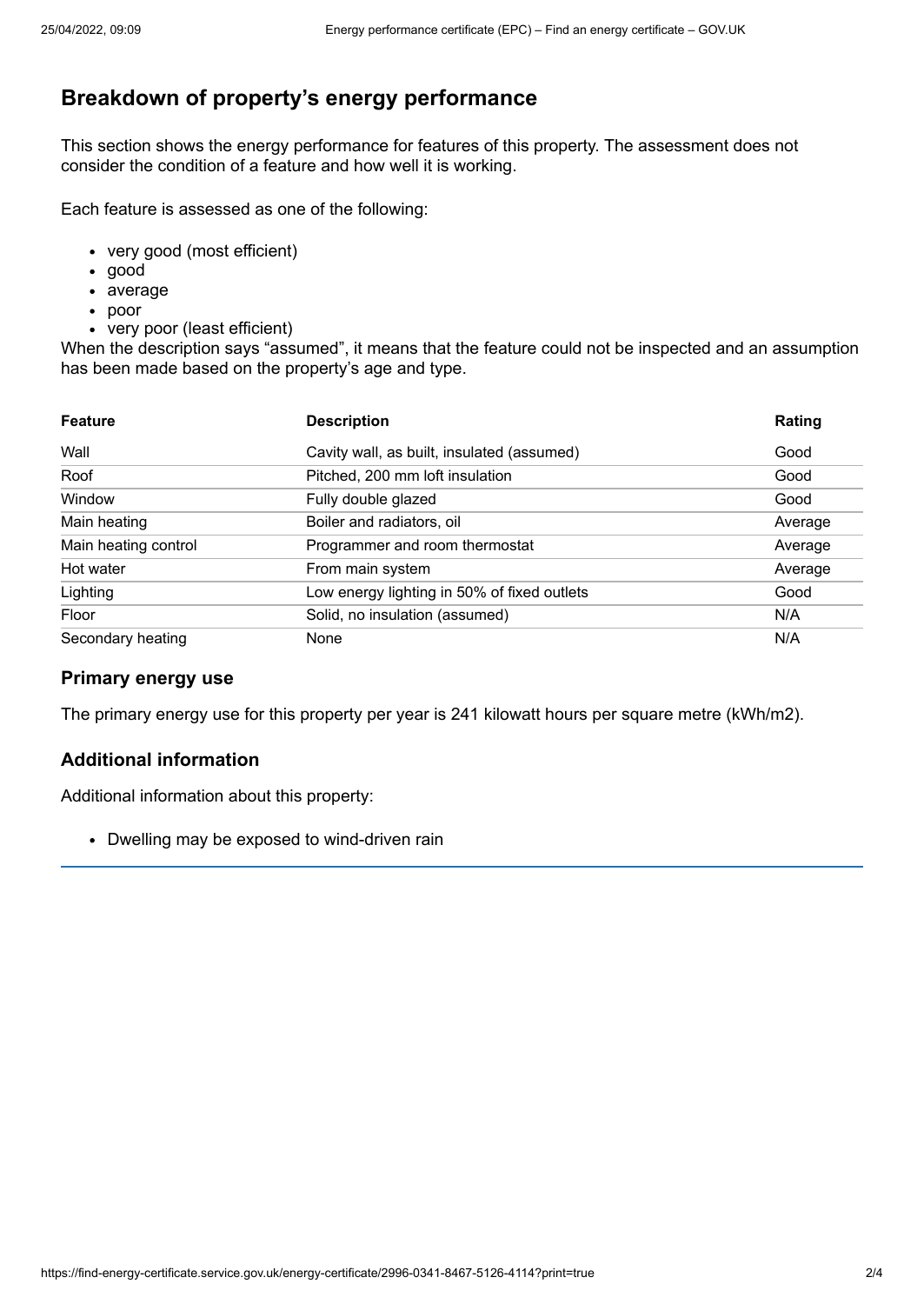| This property's potential<br>production                                                                                                       | 4.0 tonnes of CO2                                       |
|-----------------------------------------------------------------------------------------------------------------------------------------------|---------------------------------------------------------|
|                                                                                                                                               |                                                         |
| By making the recommended changes, you<br>could reduce this property's CO2 emissions by<br>0.4 tonnes per year. This will help to protect the |                                                         |
|                                                                                                                                               |                                                         |
| Environmental impact ratings are based on                                                                                                     |                                                         |
| energy use. They may not reflect how energy is<br>consumed by the people living at the property.                                              |                                                         |
|                                                                                                                                               | environment.<br>assumptions about average occupancy and |

# <span id="page-2-0"></span>**Improve this property's energy performance**

By following our step by step recommendations you could reduce this property's energy use and potentially save money.

Carrying out these changes in order will improve the property's energy rating and score from D (59) to D (63).

| <b>Step</b>                               | <b>Typical installation cost</b> | <b>Typical yearly saving</b> |
|-------------------------------------------|----------------------------------|------------------------------|
| 1. Increase hot water cylinder insulation | £15 - £30                        | f22                          |
| 2. Low energy lighting                    | £20                              | £28                          |
| 3. Heating controls (TRVs)                | £350 - £450                      | £23                          |
| 4. Solar water heating                    | £4,000 - £6,000                  | £44                          |
| 5. Solar photovoltaic panels              | £3,500 - £5,500                  | £330                         |

### **Paying for energy improvements**

Find energy grants and ways to save energy in your home. [\(https://www.gov.uk/improve-energy-efficiency\)](https://www.gov.uk/improve-energy-efficiency)